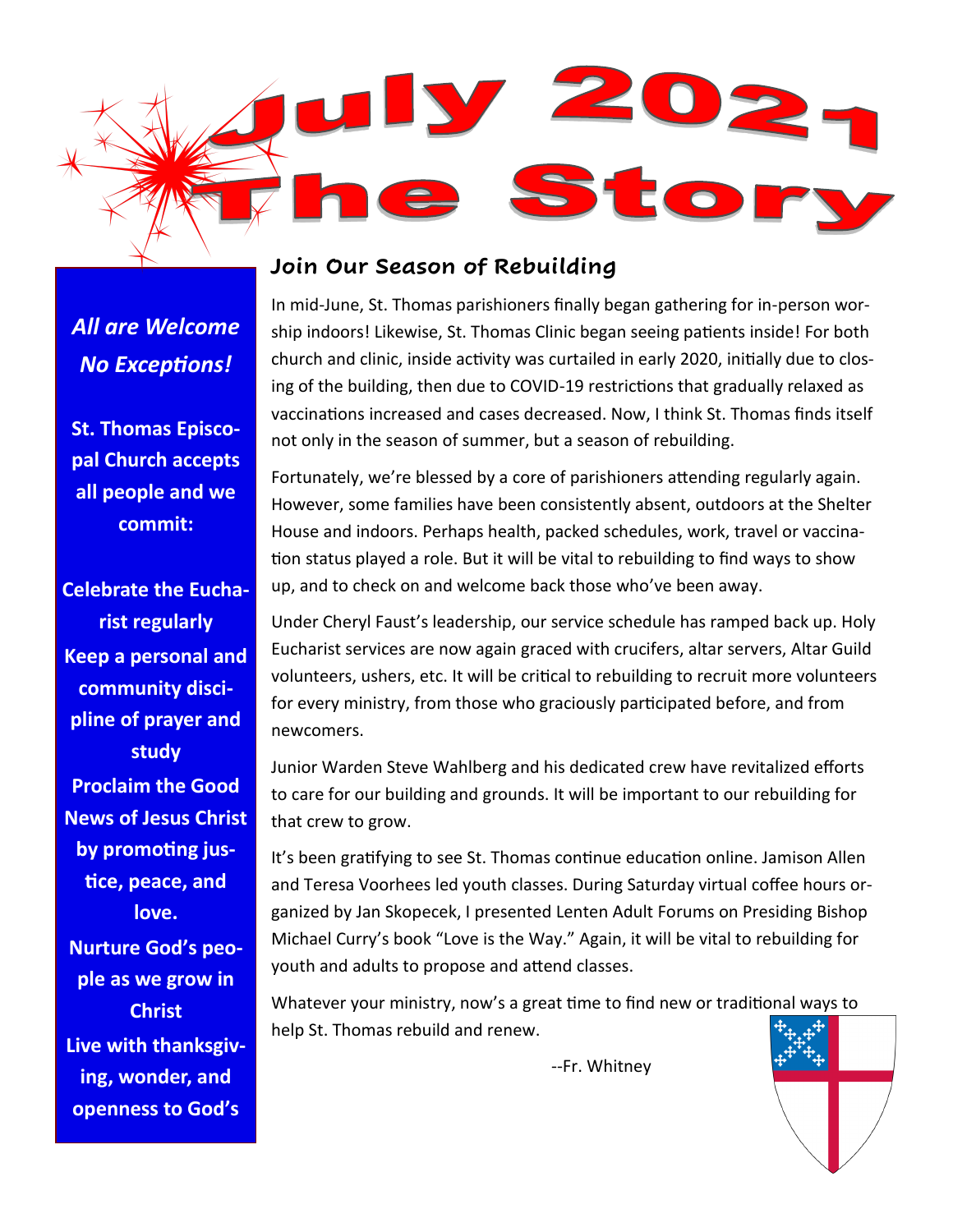

**An Invitation from the Junior Warden**

Hello, I hope everyone can come out and enjoy the grounds of St. Thomas this summer! We now have immediate openings for lawn mowers, gardeners, weeders, and painters for outside buildings. Come share your talents. For more information, please contact me at (720) 220-2920 or [justssjlwahlberg@gmail.com](mailto:justssjlwahlberg@gmail.com) or Fr. Whitney at (317) 383-7876 or [whitinindy@hotmail.com.](mailto:whitinindy@hotmail.com) Thanks!

--Steve Wahlberg

## **Livestream Volunteers Needed**

Please consider helping out with one of St. Thomas's newest ministries, which has played a key role in reaching our parishioners and worshippers from other communities during the pandemic. St. Thomas is currently looking for volunteers to help with our Facebook Live streaming. If you are interested in being a part of this ministry please contact Eric Smith at [esmith194@comcast.net](mailto:esmith194@comcast.net) or me at [jwcraftrutan@yahoo.com.](mailto:jwcraftrutan@yahoo.com)

--Joshua Craft-Rutan

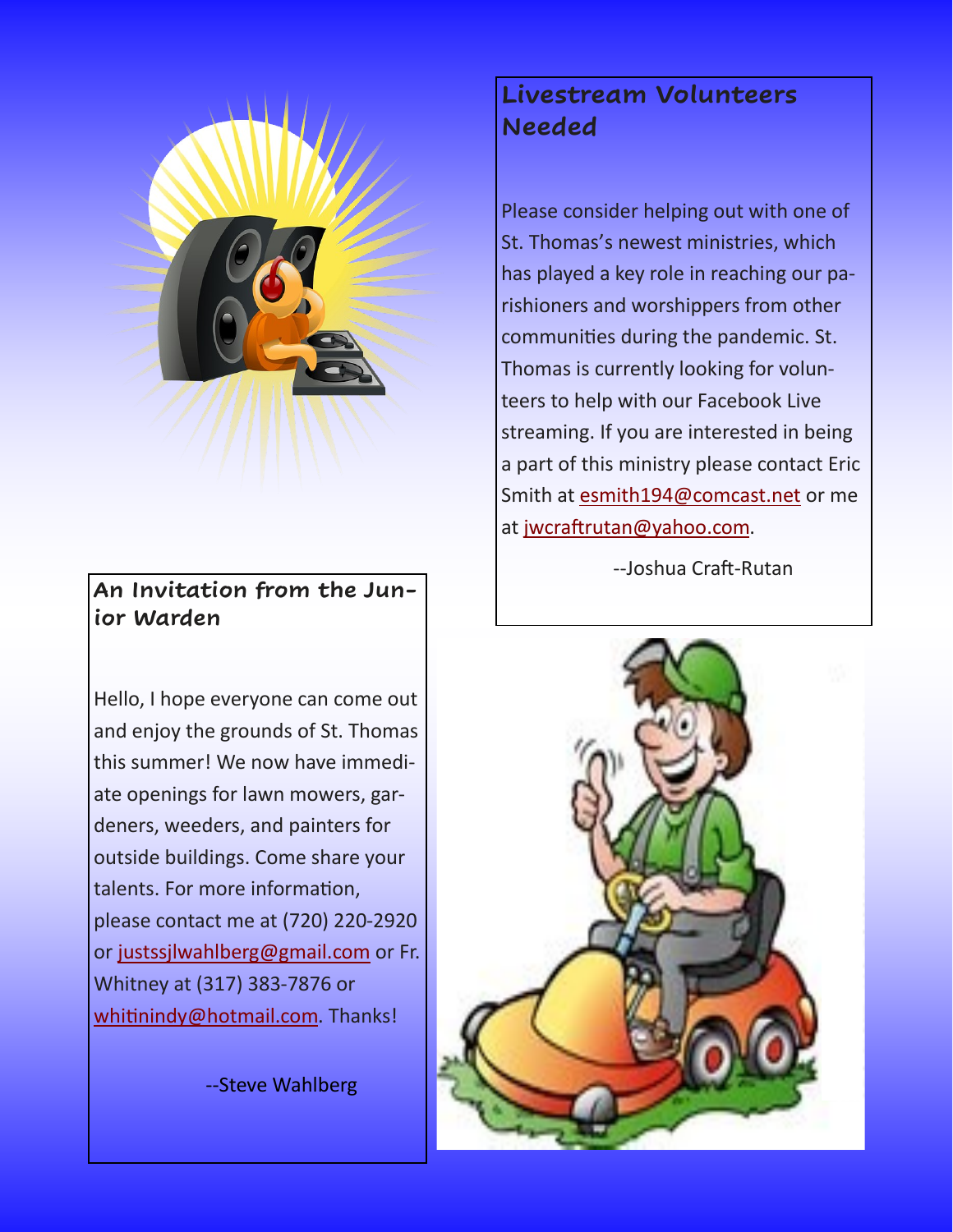

Fr. Whitney Smith will be on vacation the week of July 11-17. The Most Rev. Bob Giannini has agreed to preach and preside at the St. Thomas service on Sunday, July 11. The retired Dean of Christ Church Cathedral, Indianapolis, he has been a frequent supply priest at St. Thomas. He said he looks forward to being with our parishioners once again.

## Panera Bread Sign-up

St. Thomas resumed our ministry with Panera Bread with a slight change. The end of day bread will be picked up at Panera Bread Sunday night and delivered to the Interchurch Food Pantry of Johnson County Monday morning. Please use the link below for more information and to sign up to help. Questions: contact Steve Wahlberg.

**[https://www.signupgenius.com/](https://www.signupgenius.com/go/409084BA9A62BA46-panera) [go/409084BA9A62BA46](https://www.signupgenius.com/go/409084BA9A62BA46-panera)-panera**

With the return to indoor worship, we have a need for Greeters, Lector's, Eucharist Ministers and Acolytes. If you have thought of serving in any of these ways during worship, please give Cheryl Faust a call at 317-374-3197 or email mammyfaust@[hotmail.com](https://na01.safelinks.protection.outlook.com/?url=http%3A%2F%2Fhotmail.com%2F&data=04%7C01%7C%7Cb46c69a460ad4f24595108d91faf41af%7C84df9e7fe9f640afb435aaaaaaaaaaaa%7C1%7C0%7C637575659845180763%7CUnknown%7CTWFpbGZsb3d8eyJWIjoiMC4wLjAwMDAiLCJQIjoiV2luMzIiLCJBT) or

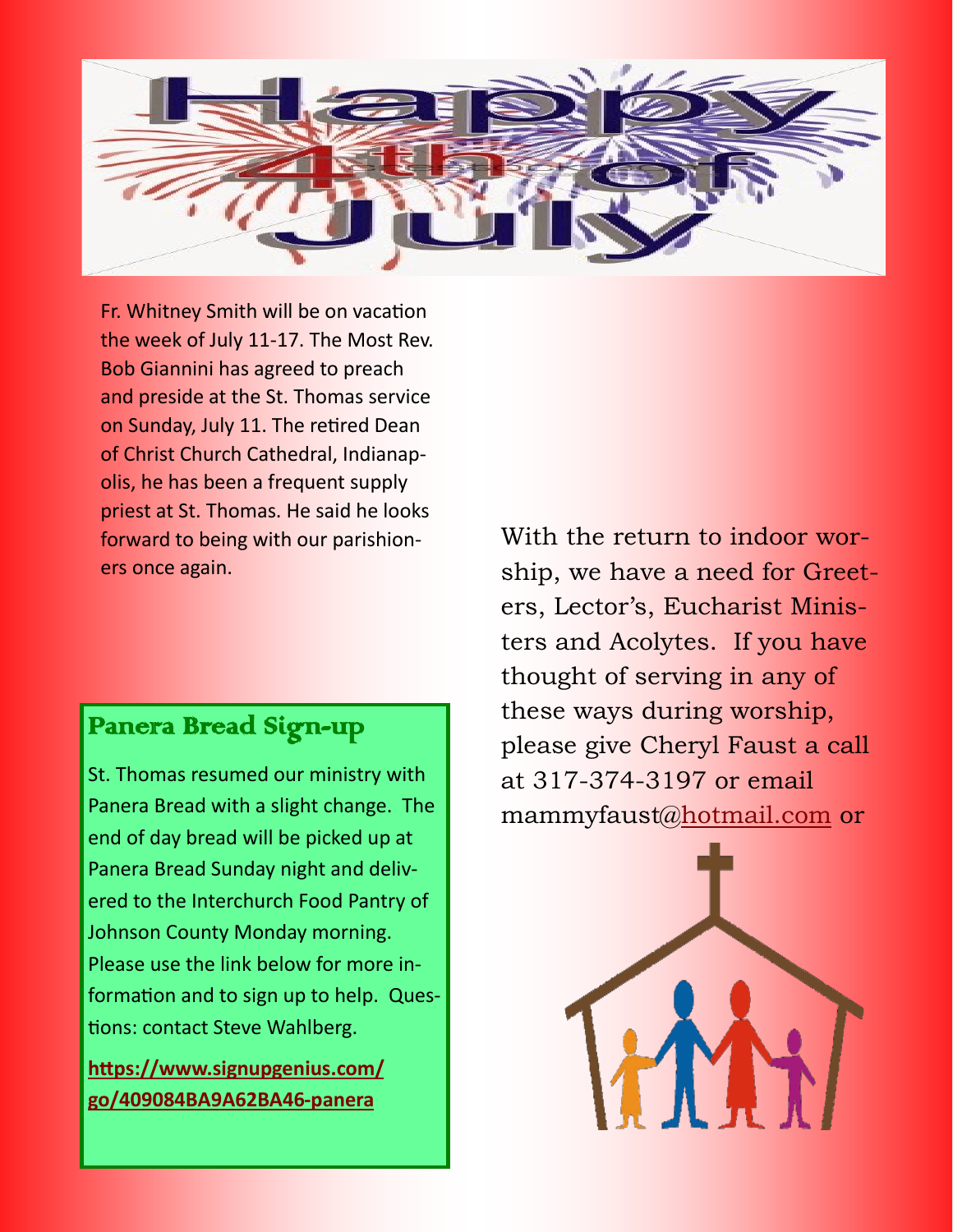### **ST. THOMAS NIGHT AT THE INDIANS!**  Tuesday, July  $20^{th}$ , 7:00 pm \*\*\*Section 117 in the shade\*\*\* **Deadline to reserve your seats is Tuesday, July 5 th . Please email me at [j\\_stogsdill@sbcglobal.net](mailto:j_stogsdill@sbcglobal.net) and let me know how many tickets you need.**

Tickets are \$14 per person, which includes a discount. Kids over the age of 2 must have a ticket. I will buy a block of tickets in advance, using the digital option, which is more convenient than mailing or visiting the stadium. You may pay me in cash after church or by sending a check to Julie Stogsdill, 347 Palmer Ln., Apt. C, Greenwood, IN 46143-1851 and I will email your tickets to you.



Bring your appetite to Tuesday's game, when hot dogs, peanuts, potato chips, Cracker Jacks and popcorn are all available for just \$1 each.

--Julie Stogsdill



Now that I'm back from my trip to Philmont Scout Ranch work will resume as I work to complete the next phase of my Eagle Scout project in the Memorial Garden. Please watch for email sign-ups in the next few weeks. If you would like to help, please contact me at reid\_smith05@icloud.com and include my mom in copy karens\_99@hotmail.com

Thanks for your support!

Reid Smith